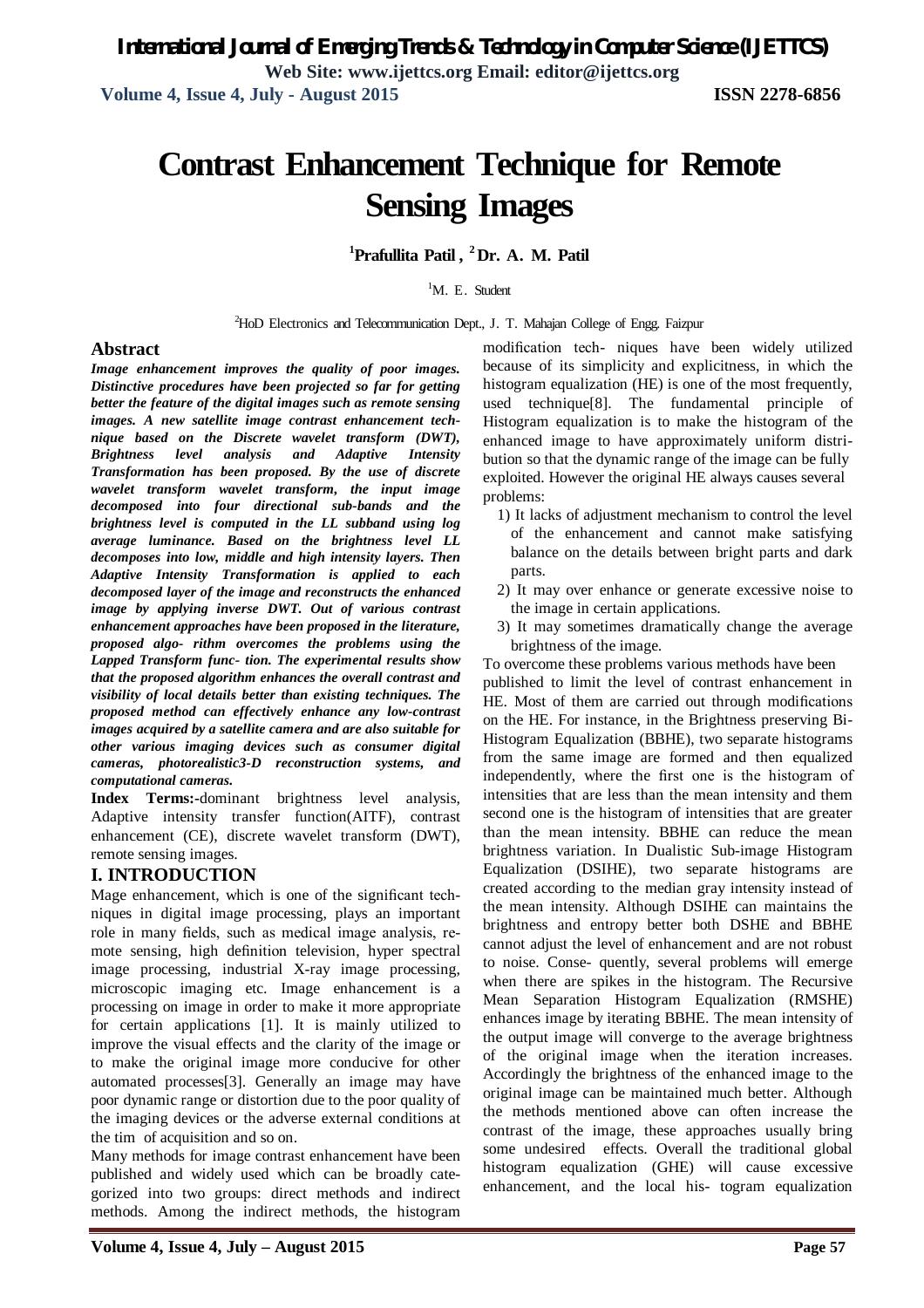#### **Volume 4, Issue 4, July - August 2015 ISSN 2278-6856**

(LHE) sometimes will bring block effect. In order to overcome these problems an image contrast en-

hancement algorithm based on the Dominant Brightness Level Analysis and Adaptive Intensity Transformation is proposed in this paper, in which the level of contrast enhancement can be controlled by adjusting the intensity levels. The proposed algorithm not only avoids the excessive enhancement and akes the contrast enhancement adjustable, but also main- tain the brightness level. Due to improper lance positions

or insufficient light or unfavorable environment condition or some other causes many time captured images has bad contrast issues. This method uses hybridization of Range

Limited Bi-Histogram Equalization and Adaptive Gamma Correction methods. Histogram Equalization is most popular method to enhancement of low contrast image, Bi-Histogram equalization method improved the results of basic Histogram Equalization contrast enhancement but Histogram Equalization method does not performs the brightness improvement in enhanced image. In other hand gamma correction method improves the brightness of dimmed image. The proposed hybridized method Range Limited Bi-Histogram Equalization with Adaptive Gamma Correction is implemented in low contrast color images and efficiently enhanced contrast better than using Range Limited Bi-Histogram Equalization and Adaptive Gamma Correction separately [6]. The rest of this paper is organized as follows:

Section II provides short introduction of proposed

algorithm. Section III presents results of proposed method on different satellite images . In Section IV the efficiency of the proposed method is examined by comparing the experimental results obtained by the use of proposed method and the state of art technique. Finally we conclude about proposed method and the future scope of the proposed method.

#### **II. PROPOSED METHOD**

To attain the proposed objective step-by-step methodology is used in this paper. Sub sequent are different steps which are used to accomplish this work. Following are the various steps used to accomplish the objectives of the dissertation. The proposed algorithm decomposes the input image into six wavelet subbands and decomposes the LL subband into low[1-5], middle and high-intensity layers by analyzing the log- average luminance of the corresponding layer. The Adaptive Intensity Transformation is computed for each layer and all the contrast enhanced layers are fused with an appropriate smoothing, and the processed LL band undergoes the IDWT together with unprocessed sub-bands as shown in Figure 1.

#### **Steps of Implementation are listed below:**

1) Read the input image.

2) Apply DWT for that image.

3) Find out the brightness level in LL sub-band using the formula (1)

$$
D(x,y) = \exp(\frac{1}{p^2} - (x,y) \cdot \frac{logL(x, y) + \zeta(1))}{}
$$

4) Based on the brightness level LL sub-band decomposes

into low, high and middle intensity layers

5) Applying the Adaptive Intensity Transformation for three layers obtained in step (4)

6) Three intensity transformed layers by using the lapped transform are fused to make the resulting contrast enhanced Image in the wavelet domain.

7) Extract most significant two bits from the low, middle and high-intensity layers for generating the weighting map and we compute the sum of the two bit values in each layer. We select two weighting maps that have two largest sums. For removing the unnatural borders of fusion, weighting maps are employed with the Gaussian

boundary smoothing filter. As a result, the fused image F is estimated

 $F = w_1 * c_1 + (1 - w_1) * \{w_2 * c_m + (1 - w_2 * c_n)\}$ Where w1 represents the largest weighting map, w2 represents the second largest weighting map, c1 represents the contrast enhanced brightness in the low-intensity layer, cm represents the contrast enhanced brightness in the middle-intensity layer, and ch represents the contrastenhanced brightness in the high- intensity layer. Since step (2) represents the point operation, the pixel coordinate (x,y) is omitted. The fused LL subband undergoes the IDWT together with the unprocessed other six subbands to reconstruct the finally enhanced image.

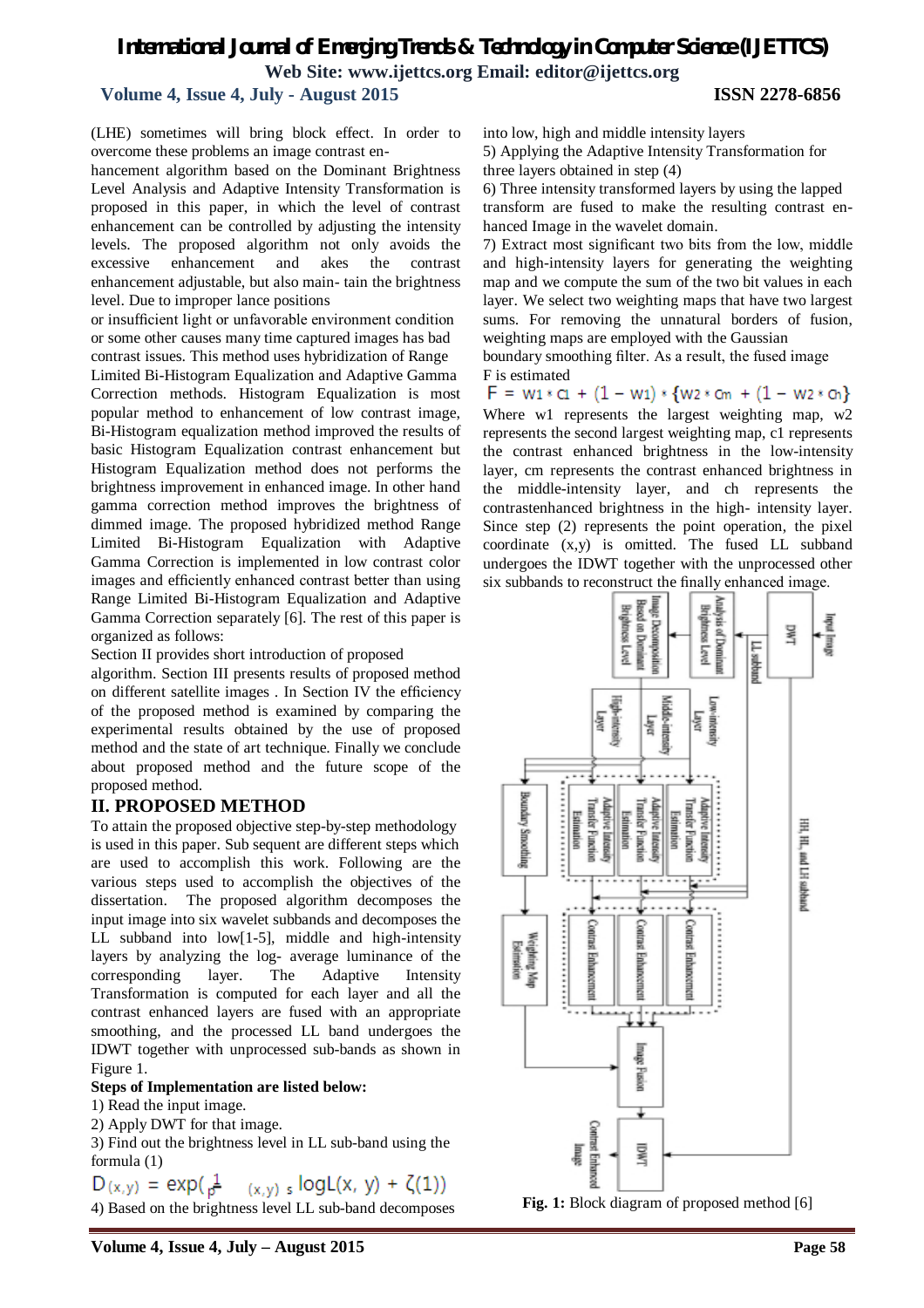**Volume 4, Issue 4, July - August 2015 ISSN 2278-6856**

#### **III. EXPERIMENTAL RESULTS**

In order to implement the proposed algorithm, design and implementation has been done in MATLAB using image processing toolbox and simulation is carried out to evaluate the performance of the proposed method. Figure 2(left) to 6(left) shows Original low-contrast image from Satellite Imaging Corporation and figure 2(right) to 6(right) shows Dominant brightness analysis level (Proposed Method) results



Fig. 2: Result of proposed method for image 1 (Left) Original image. (right) Output image



Fig. 3: Result of proposed method for image 2 (Left) Original image. (right) Output image



Fig. 4: Result of proposed method for image 3 (Left) Original image. (right) Output image



Fig. 5: Result of proposed method for image 4 (Left) Original image. (right) Output image

#### **IV. PERFORMANCE ANALYSIS**

This section Result shows that our proposed approach gives better results than existing techniques. These parameters are very important part of the digital image processing. In this different parameters are used to show the performance of proposed method is better than the existing algorithm.

1) Peak Signal to Noise Ratio:Peak signal to noise ratio measure the degree of image distortion. PSNR is used to measure the quality between the original image and compressed image[10-17]. If the value of PSNR is higher, then the quality of reconstructed image is better PSNR represent the peak error. PSNR is defined as:

$$
PSNR: 10 \log_{10} \frac{MAX_I^2}{MSE}
$$
  
= 20 \log\_{10} \frac{MAX\_I}{MSE}  
= 20 \log\_{10} MAX\_I - 10 \log\_{10} MSE

Table I shows that PSNR values of proposed method with PSNR values of HE and BHE and figure 7 shows that graphical comparison of proposed method with HE and BHE on the basis of PSNR.

2) Mean Square Error:In image processing mean square error is the most general measure for performance measurement of the existing method and the coded images. It

**TABLE I:** Peak Signal to Noise Ratio evaluation

| Image   | HF.     | <b>BHE</b> | Proposed Method |
|---------|---------|------------|-----------------|
| Image 1 | 10.3047 | 10.4637    | 194452          |
| Image 2 | 12.5331 | 9.0688     | 21.6924         |
| Image 3 | 17.8007 | 9.8663     | 22.4649         |
| Image 4 | 14.3892 | 12.2844    | 24.3068         |
| Image 5 | 23.0894 | 107219     | 24.7594         |

is straightforward method to design system that decreasethe MSE but cannot capture the impurities like blur artefacts. It is computed by using equation.

$$
MSE = \frac{1}{MN} \sum_{i=1}^{M} \sum_{j=1}^{N} (f_{(i,j)} - f'_{(i,j)})
$$

Table II shows that MSE values of proposed method with MSE values of HE and BHE and figure 8 shows that graphical comparison of proposed method with HE and BHE on the basis of MSE.

3) **Entropy:** Entropy of pixel 'X' in image with possible values of intensity  $\{x_1, ..., x_n\}$  and probability mass function  $P(X)$  as

$$
H_{(X)} = E[I_{(X)}] = E[-\ln(P_{(X)})]
$$

here E is the expected value of pixel and I is information content of X.  $I_{(X)}$  itself pixel range when taken from finite samples entropy can be calculated as

$$
H_{(X)} = \sum_{i} P_{(x_i)} I_{(x_i)} = -\sum_{i} P_{(x_i)} log_b P_{(x_i)}
$$

where b is the base of the logarithm used [18-20].

Table III shows that Entropy values of proposed method with Entropy values of HE and BHE and figure 9 shows that graphical comparison of proposed method with HE and BHE on the basis of Entropy.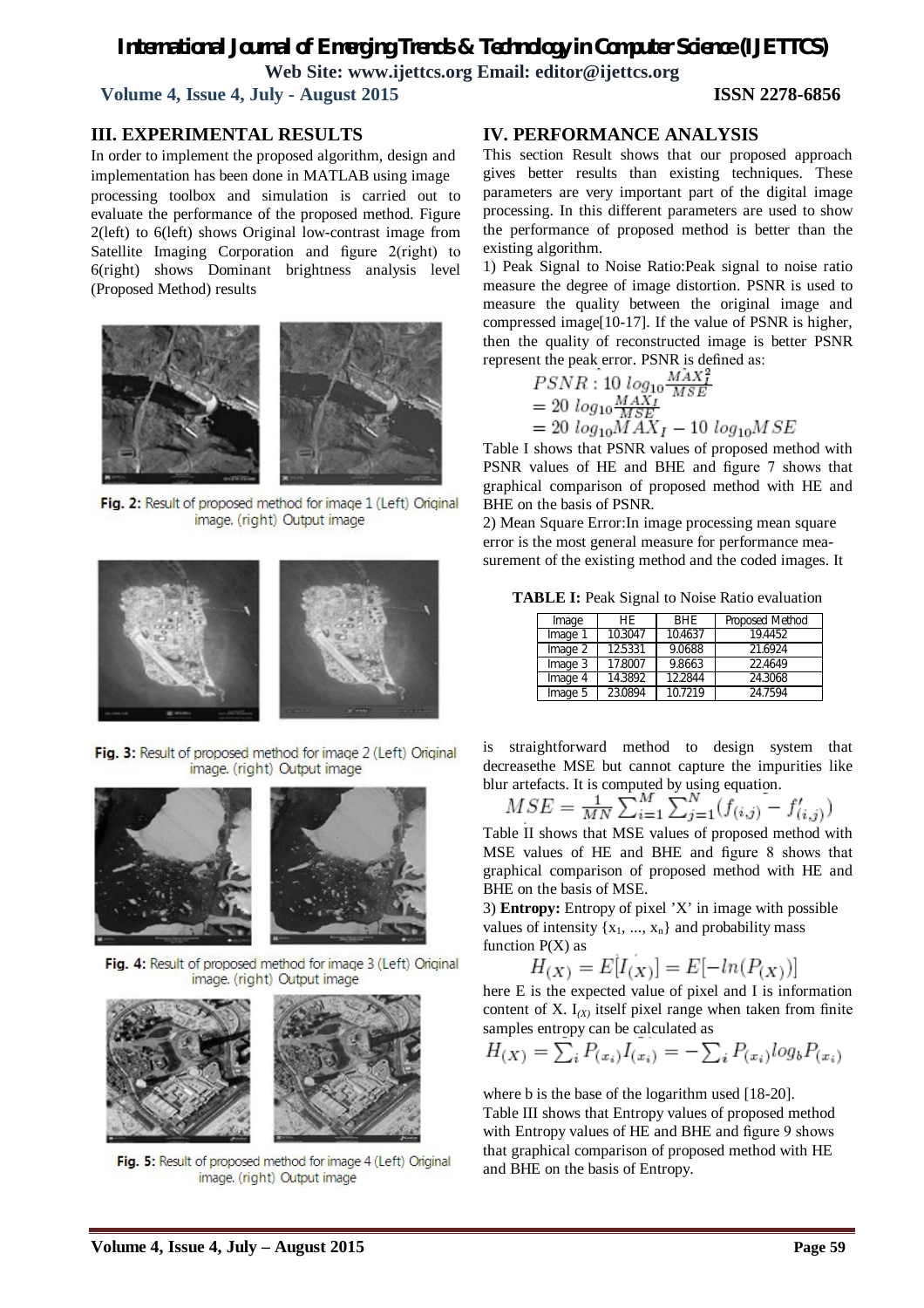**Volume 4, Issue 4, July - August 2015 ISSN 2278-6856**

## **5.CONCLUSION**

**TABLE II:** Mean Square Error evaluation

| Image   | HE     | <b>BHE</b> | Proposed Method |
|---------|--------|------------|-----------------|
| Image 1 | 0.0932 | 0.0899     | 0.0114          |
| Image 2 | 0.0558 | 0.1239     | 0.0068          |
| Image 3 | 0.0166 | 0.1031     | 0.0057          |
| Image 4 | 0.0364 | 0.0591     | 0.0037          |
| Image 5 | 0.0049 | 0.0847     | 0.0033          |



**Fig. 6:** Result of proposed method for image 5 (Left) Original image. (right) Output image





We have presented a novel contrast enhancement method for remote sensing images using DWT , beightness level analysis and Adaptive intensity Transform. The proposed algorithm decomposes the input image into wavelet subbands and decomposes the LL subband into low-, middle-, and highintensity layers by analyzing the logaverage luminance of the corresponding layer. The Adaptive intensity Transform is applied for all these layers and all the contrast enhanced Layers are fused with an appropriate smoothing, and the processed LL band undergoes the IDT-CWT together with unprocessed other subbands. The proposed algorithm can effectively en-





**TABLE III:** Entropy evaluation

| Image   | HЕ     | BHE    | Proposed Method |
|---------|--------|--------|-----------------|
| Image 1 | 5.7511 | 0.0224 | 5.3144          |
| Image 2 | 5.8274 | 0.017  | 6.0509          |
| Image 3 | 5.8689 | 0.0209 | 6.3429          |
| Image 4 | 5.6946 | 0.0318 | 6.306           |
| Image 5 | 5.9613 | 0.016  | 6.8487          |



**Fig. 9:** Graphical Comparison of Proposed method with HE and BHE on the basis of Entropy.

hance the overall quality and visibility of local details better than existing state-of-the-art methods including RMSHE,GCCHE, Demirels and Lapped transform method. Experimental results demonstrate that the proposed algorithm can enhance the low-contrast satellite images and is suitable for various imaging devices such as consumer camcorders, real-time 3- D reconstruction systems, and computational cameras.

#### **FUTURE SCOPE**

The review has shown that the most of existing techniques are based upon the transform domain methods which may introduce the colour artifacts. Also some methods may introduce Gaussian noise. In near future we will use a modified image enhancement model to enhance the shortcomings of the earlier work.

#### **ACKNOWLEDGMENT**

we are likes to gratefully acknowledge to all the staff member of electronics and Telecommunication department in